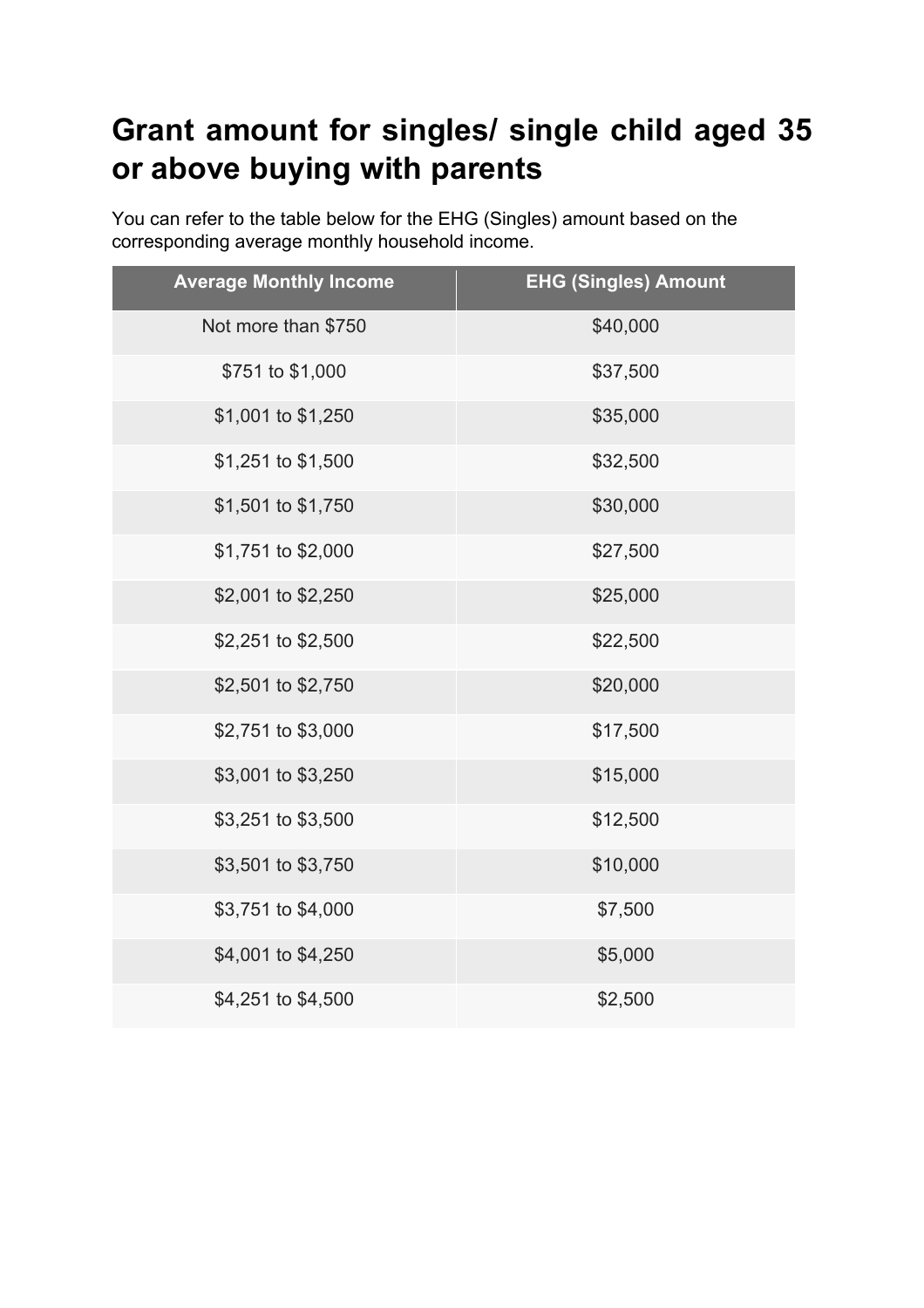## **Grant amount for families with non-residents**

You can refer to the table below for the EHG (Singles) amount based on the corresponding average monthly household income.

| <b>Half of the Average Monthly</b><br><b>Household Income</b> | <b>EHG (Singles) Amount</b> |
|---------------------------------------------------------------|-----------------------------|
| Not more than \$750                                           | \$40,000                    |
| \$751 to \$1,000                                              | \$37,500                    |
| \$1,001 to \$1,250                                            | \$35,000                    |
| \$1,251 to \$1,500                                            | \$32,500                    |
| \$1,501 to \$1,750                                            | \$30,000                    |
| \$1,751 to \$2,000                                            | \$27,500                    |
| \$2,001 to \$2,250                                            | \$25,000                    |
| \$2,251 to \$2,500                                            | \$22,500                    |
| \$2,501 to \$2,750                                            | \$20,000                    |
| \$2,751 to \$3,000                                            | \$17,500                    |
| \$3,001 to \$3,250                                            | \$15,000                    |
| \$3,251 to \$3,500                                            | \$12,500                    |
| \$3,501 to \$3,750                                            | \$10,000                    |
| \$3,751 to \$4,000                                            | \$7,500                     |
| \$4,001 to \$4,250                                            | \$5,000                     |
| \$4,251 to \$4,500                                            | \$2,500                     |